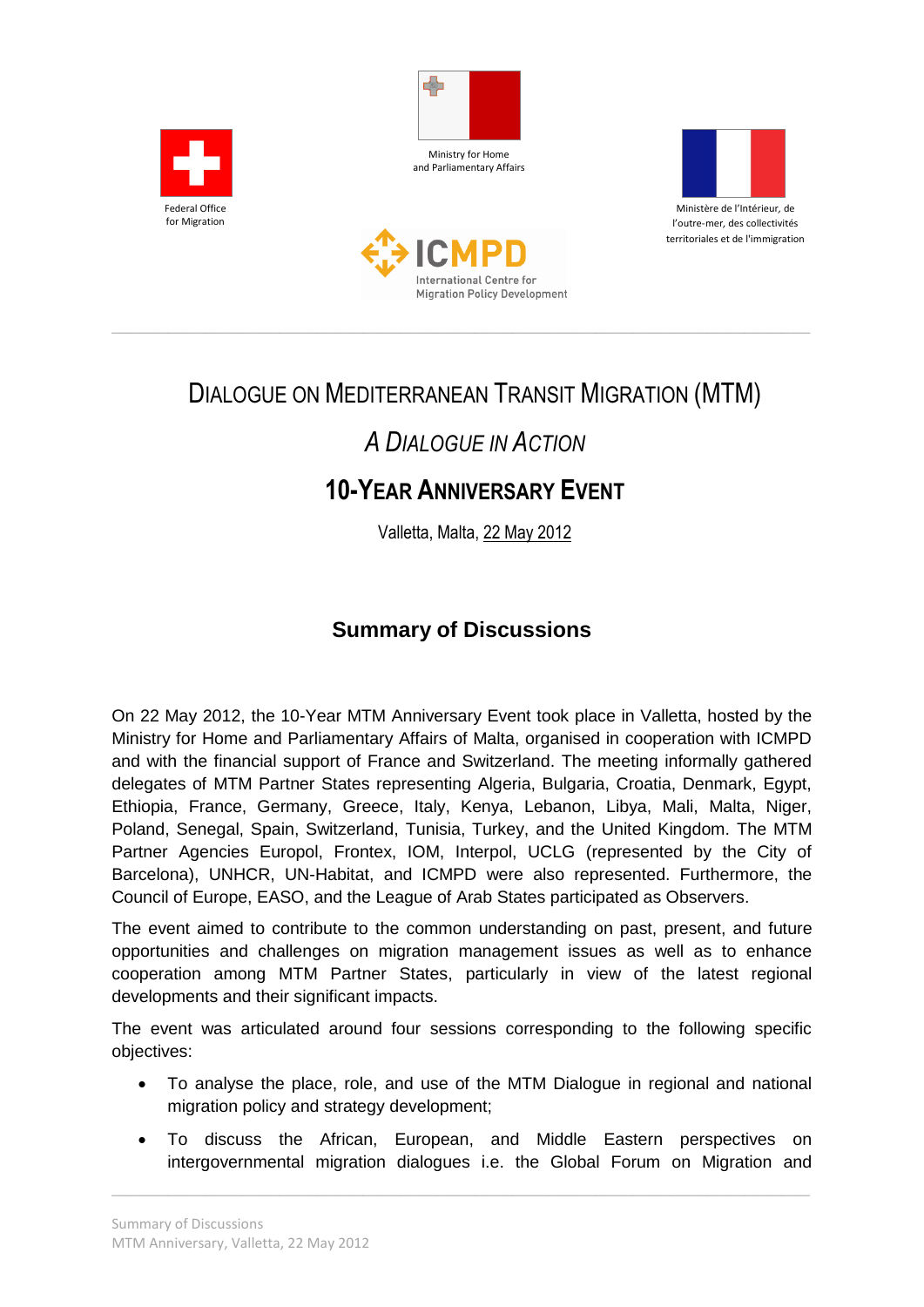Development (GFMD), the Africa-EU Migration, Mobility and Employment (MME) Partnership, the Rabat Process, the EuroMed and Union for the Mediterranean, and the 5+5 Dialogue: their respective focus, programmes, and potential synergies;

- To identify the current state of play and future opportunities and challenges in the areas of expertise of MTM Partner Agencies;
- To provide a platform for MTM Partner States to discuss issues the MTM Dialogue should focus on in the coming future, bearing in mind the latest regional developments and their impact, the need for increased synergies between migration dialogues in the region, and efforts towards avoiding duplication.

The meeting was formally opened by the [Maltese Minister for Home and Parliamentary](http://www.doi.gov.mt/en/press_releases/2012/05/pr1150.pdf)  [Affairs](http://www.doi.gov.mt/en/press_releases/2012/05/pr1150.pdf) (EN). Opening statements were given by the Heads of delegation of Switzerland, France, and **[ICMPD](http://www.icmpd.org/fileadmin/ICMPD-Website/ICMPD-Website_2011/ICMPD_General/DG_Speeches/2012-05-22_PW_speech_MTM_Anniversary_Malta_website.pdf)** (EN).

\*\*\*

## *Working Session I: 10 years of MTM Dialogue in retrospect: an informal, technical, and support intergovernmental dialogue on migration*

Setting the framework for the meeting, the first session was of an informative nature. A presentation of the framework of the **[MTM Dialogue](http://www.icmpd.org/MTM.1558.0.html)** (EN), its history, guiding principles, and a description of the current phase *A Dialogue in Action* was followed by a presentation of the **[preliminary results](https://www.imap-migration.org/fileadmin/Editor/Meeting_Doc/MTM_10th_Anniversary/Preliminary_Results_-_10th_Anniversary_MTM.pdf) (EN) of the** *analysis paper on the place, role, and use of the MTM Dialogue as an informal technical support framework to regional and national migration policy and strategy development*, undertaken by an external consultant. The final analysis paper will incorporate the results of the MTM  $10<sup>th</sup>$  Anniversary Event.

This introductory session was the occasion to recall the importance of regional dialogues which provide useful frameworks to enhance cooperation on migration. In its 10 years of activity, the MTM has proven to be a technical, informal, non-binding, and action-oriented intergovernmental dialogue, applying an explorative approach and developing innovative means of cooperation and information sharing for various aspects of migration management. As such, the MTM has consolidated its position as a consultative platform, offering a forum for open and free discussion based on long-term trust building and its support to policy development at national and regional level.

It was also recalled that these achievements were made possible due to the support and commitment of MTM Partner States and Partner Agencies with whom ICMPD has always partnered in a mutually beneficial spirit of cooperation.

\*\*\*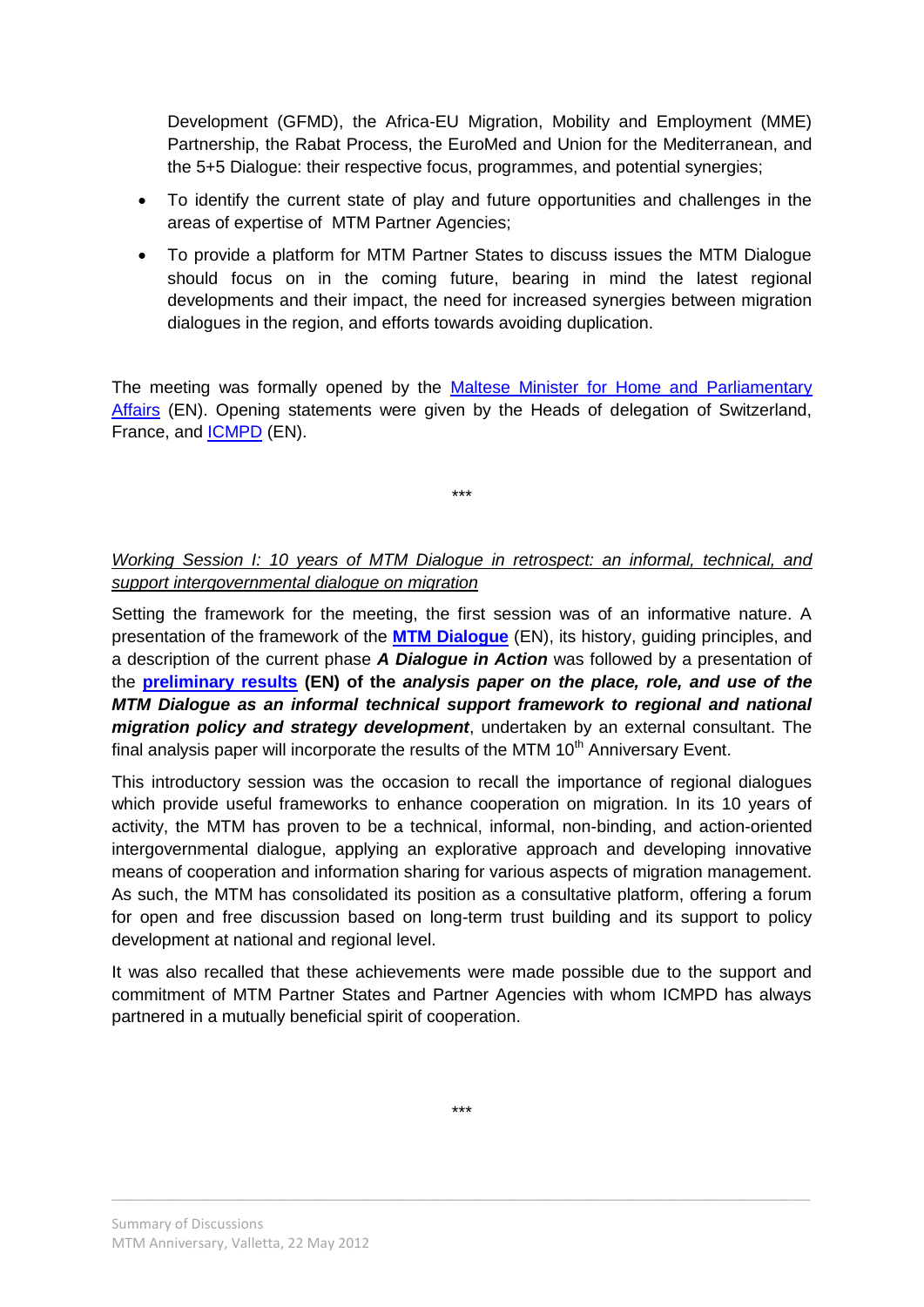*Working Session II: African, European, and Middle Eastern perspectives on major intergovernmental dialogues on migration*

The session was moderated by Mrs. Elizabeth Adjei. Participants to the panel were representatives of the City of Barcelona, France, Lebanon, Senegal, Switzerland, Tunisia, and Turkey. The session provided various perspectives on the achievements and challenges of the main migration dialogues as well as the synergies created, and to be created, among major dialogues.

In general, dialogues have contributed to create a common understanding and to improve cooperation on migration issues. Moreover, the importance of including and giving ownership to each country in the international forums was underlined. In this respect, the **2011 [GFMD](http://www.gfmd.org/en/) (EN) approach** and its various regional thematic meetings were deemed highly valuable. Furthermore, migration management challenges, in a global context, require establishing links and synergies between the various existing regional dialogues. In this regard, it was suggested to look at other models of existing experiences in other regions such as Asia and Latin America – particularly the dialogues involving countries which have experienced post-conflict reconstruction processes.

When it comes to the situation in the region, dialogues contributed to a significant improvement with regard to cooperation, notably between Africa and the EU. It was also reported that revolutions of the Arab Spring considerably changed perspectives on the migration phenomena, triggering intensive internal debates and influencing a change of position with regard to international cooperation. Governments of concerned countries revisited or are in the process of revisiting their role and involvement in dialogue frameworks both at bilateral and regional level.

Furthermore, regional dialogues were identified as useful frameworks to promote data collection and support the development of **information sharing mechanisms**, so as to increase quality and efficiency of the work undertaken both at national and regional level. In this regard, the achievements and further potential of the **i-Map platform** [\(EN,](http://www.imap-migration.org/index.php?id=2&L=0) [FR,](http://www.imap-migration.org/index.php?id=2&L=1) [AR\)](http://www.imap-migration.org/index.php?id=2&L=3) were acknowledged as a supportive tool to national and regional migration policy development. In 2011, the Prague Process joined the i-Map platform, as did the Budapest Process in 2012. Furthermore, it is foreseen that the Rabat Process will join in 2013.

With regard to cross-fertilization among major dialogues, clear complementarities between the **Rabat Process** [\(EN,](http://www.dialogueuroafricainmd.net/web/the-rabat-process) [FR\)](http://www.dialogueuroafricainmd.net/web/index.php/le-processus-de-rabat) **and the MTM Dialogue** have emerged over the last few years and were underlined during the discussions. The political nature of the Rabat Process, on the one hand, and the technical one of the MTM, on the other hand, support each other. Furthermore, both frameworks have different geographic scopes, thus providing a different context. Suggestions for further development of the Rabat Process, bearing in mind the above mentioned synergies, were formulated – the Rabat Process could become action oriented through the implementation of projects focusing on the regional dimensions. South-South cooperation within the Rabat Process should be enhanced and synergies could be promoted, building on the experience that the MTM is currently developing in this field with the [AMEDIP](http://www.icmpd.org/Strengthening-African-and-Middle-Eastern-Diaspora-Policy-through-South-South-Exchange-AMEDIP.1821.0.html) (EN) initiative.

Balancing dialogues in their geographic and thematic scopes was also addressed. In this regard, the importance of having a dialogue for the **Northern and Eastern African Routes**, following the example of the West African one has been emphasized. Indeed, participants called for an increased focus on East Africa and the Horn of Africa in particular.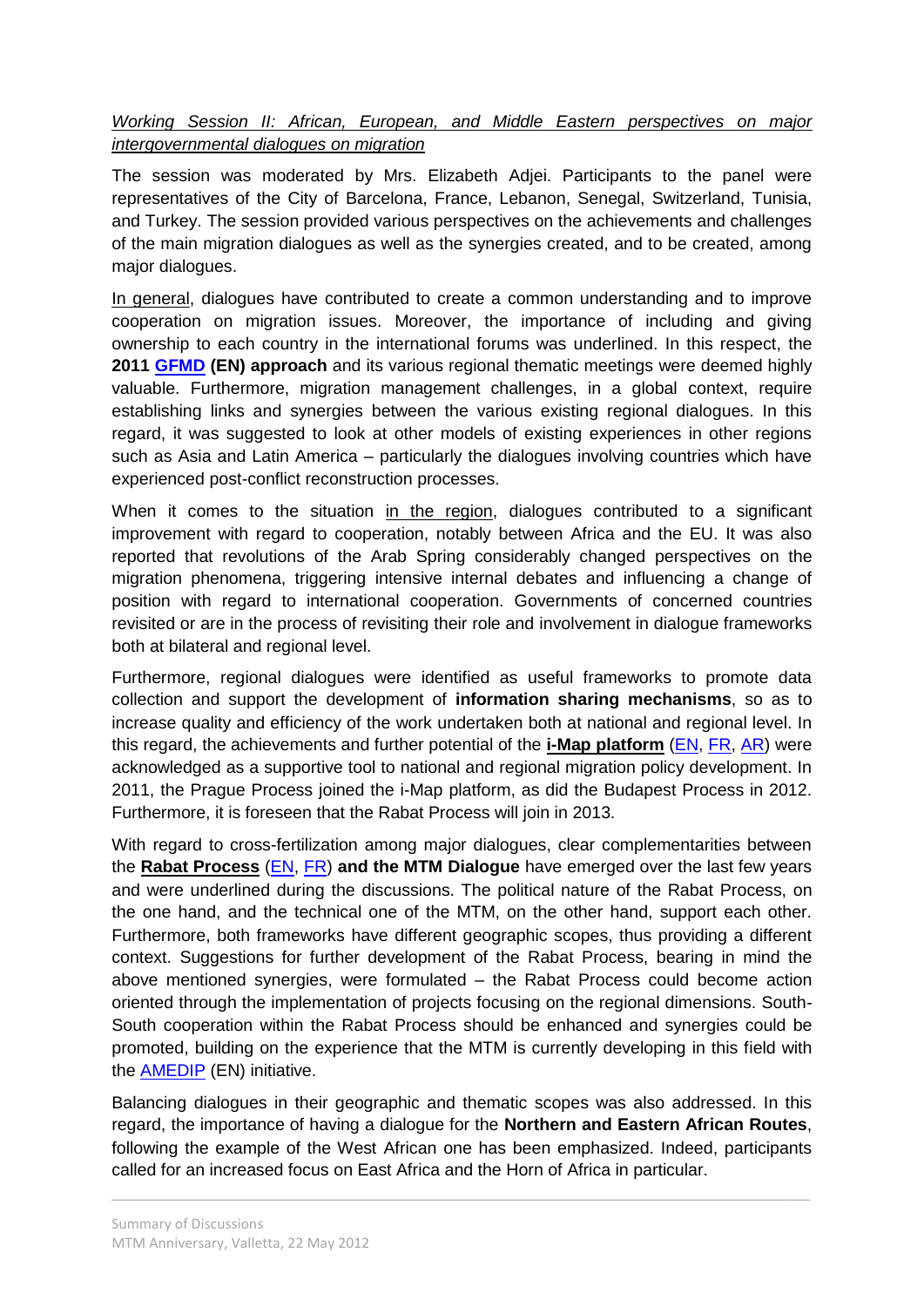Reinforcing the **role of Regional Economic Communities (REC)** such as **ECOWAS** [\(EN,](http://www.ecowas.int/) [FR\)](http://www.ecowas.int/?lang=fr) and **[COMESA](http://www.comesa.int/)** (EN) was mentioned as a way to promote the development of labour mobility schemes, which would enhance the protection of migrant workers. These schemes would also contribute to absorbing the growing manpower in the context of a demographic and urbanization growth. Focus should be put on the fundamentals of economies, the role of education, and the need to enhance student mobility which would then promote labour mobility and skills development.

At national level, dialogues are also witnessing changes with regard to the States' level of engagement. Turkey, for instance, was seen as a remarkable example of a country which has progressively evolved from being engaged in dialogue to assuming a **leadership role** in dialogue i.e. the Budapest Process. With regard to inter-institutional coordination at national level, a **whole of a government approach** - inter-ministerial holistic approach including all the relevant entities – was identified as a necessary way forward.

For the first time, with the participation of the City of Barcelona, the MTM looked into the local level. Management of migration movement is closely linked to sovereignty and to a great extent remains a State-level issue. However, reality shows that migrants move from a local community to another. Therefore, the **role of local governments is crucial** in order to ensure successful integration processes, given that local authorities are responsible for the inclusion of migrants in their societies. Fostering a dialogue on migration with local governments in order to bridge the gap between the priorities at central level and those at the local one, and enhancing decentralized cooperation appears key to a successful overall migration management.

*Working Session III: MTM Partner Agencies' perspectives on the state of play and future opportunities and challenges in their field of expertise*

\*\*\*

The session was moderated by Mr. Graham Leese. Participants to the panel were representatives of Europol, Frontex, ICMPD, Interpol, IOM, UN-Habitat, and UNCHR.

Through the prism of MTM Partner Agencies' respective expertise, participants debated on the state of play, and possible future opportunities and challenges in the following fields: protection of migrants, nexus between migration and development, migration and security, and migration and urban governance.

Current trends indicate that for migrants, while still high, **Europe's attractiveness has significantly decreased**. The complexity and rapid evolution of migration patterns leads to the assessment that nowadays there is hardly any country which is not a mix of source, transit, and destination. Countries which less than two decades ago were countries of origin became major countries of destination in the last decade, are now once more becoming countries of emigration. In this regard, it was noticed that with diminished capacities, Europe is no longer able to financially support international cooperation on its own, and that key countries of the Mediterranean neighbourhood could consider increased commitment and leadership. Furthermore, debates and actions are increasingly taking place at South-South level. In this regard, the importance of a **strengthened South–South cooperation** was identified as **an opportunity and a priority**.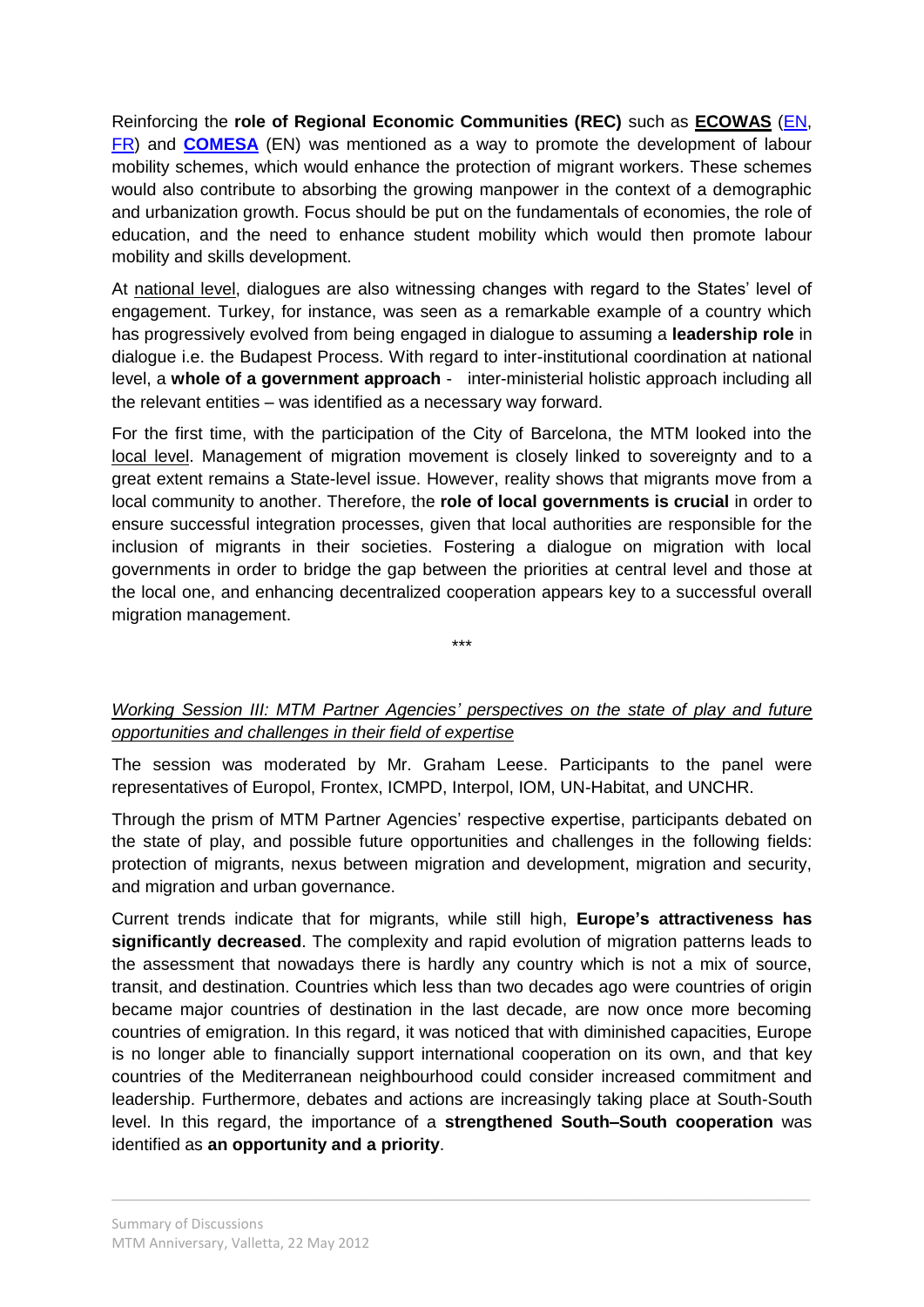Recent or current uncertainty and instability related to conflicts in several countries e.g. Somalia, Libya and subsequently Mali, or Syria have considerable impacts on their respective sub-regions e.g. Horn of Africa, Sahel, or Middle East, and continue to fuel interand intra-regional migration.

The Central and East Mediterranean remain the most exposed regions with regard to interregional migration. Migration flows, routes, and modus operandi have increasingly shifted and merged, further underlining their mixed nature, and thus the complexity they represent for any migration management system. The increasing involvement of cross-border organised crime groups in the facilitation of illegal entry, misuse of legal channels, and use of false documents calls for a **reinforcement of strategic and operational cooperation among law enforcement institutions**. At the same time, the presence in migration flows of a significant number of persons genuinely in need of protection calls for a **balance between States' border security concerns and the upholding of their international obligations and the protection of human life**. Participants all agree that the death of migrants at sea cannot be an outcome.

The importance of cities as key migration actors was introduced during the MTM  $10<sup>th</sup>$ Anniversary. City-level is where the impact of globalisation, including migration, is the most felt. This phenomenon will only increase and represent considerable challenges, bearing in mind that **Africa's urban population will double by 2030 and triple by 2050, by then representing more than twice Europe's overall population**. There is an opportunity to address the issues of migration and urban planning and governance, and to strengthen the capacities of local authorities to incorporate domestic and international migration in their urban development.

#### \*\*\*

### *Working Session IV: Future outlook of the MTM Dialogue*

During the last session, based on the various points discussed during the day, Partner States and Partner Agencies expressed their views on the future orientations and priorities of the MTM Dialogue.

Participants underlined the importance of a continued effort to **support knowledge-based policy development** and information collection, processing, and sharing capacities of Partner States. In this regard, the **i-Map platform** in general, and the **MTM i-Map** in particular, as well as their further development and maintenance, was identified as a clear priority for the years to come.

Moreover, the MTM Secretariat was invited to pursue its efforts to **translate dialogue into action**. In this regard, the current MTM South-South orientation was deemed highly beneficial and the **South-South Expert Exchange Mechanism** to be launched within the AMEDIP project seen as an interesting test in developing tools and mechanism to support South-South cooperation.

In addition to the maintenance of the initiatives related to irregular and mixed migration, two main thematic areas of focus were identified as priorities for future MTM activities: 1) **migration and development**, namely actions directed at enhancing the positive roles of the Diaspora for the development of countries of origin, and 2) **labour and professional**